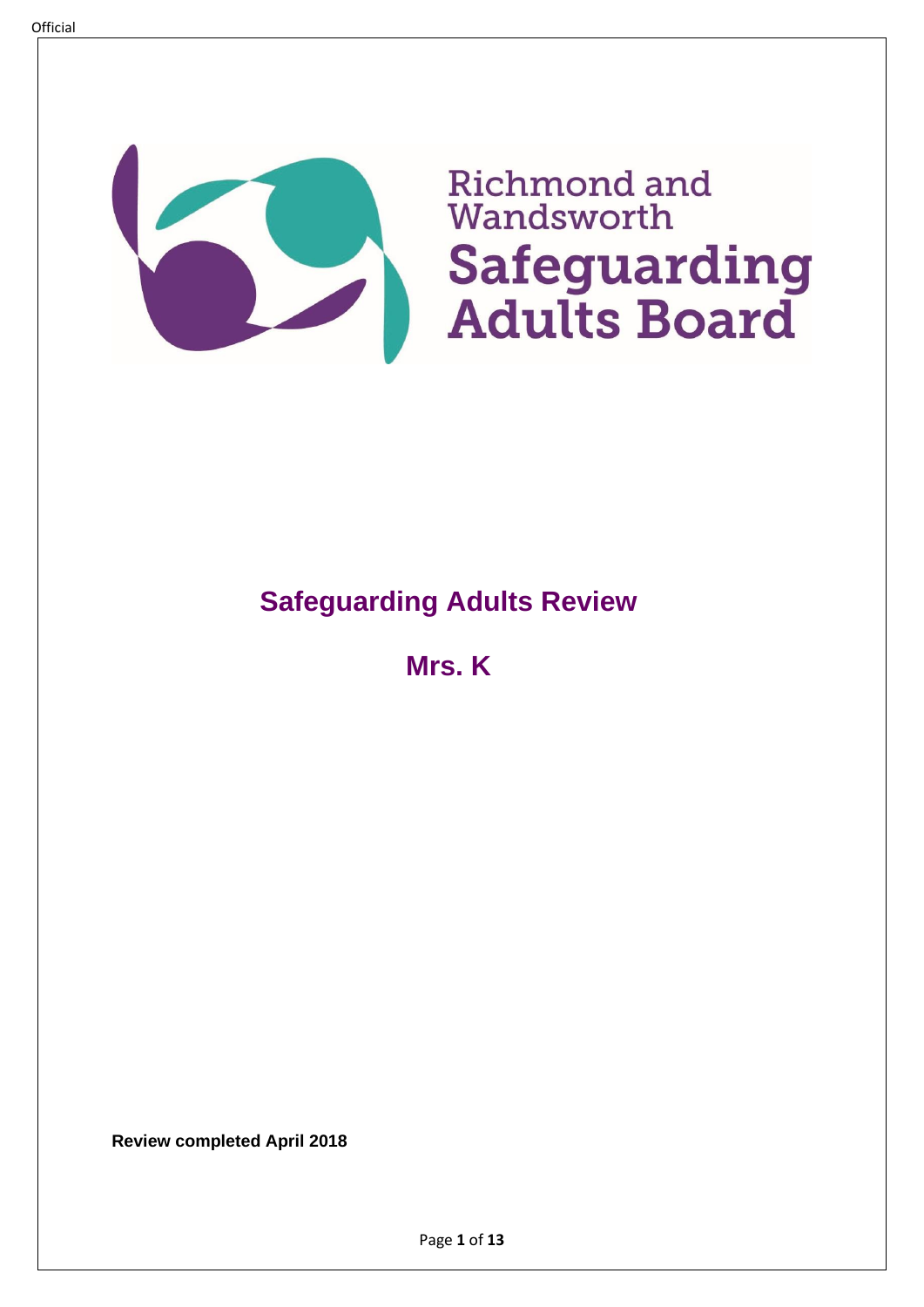## **CONTENTS**

|    | Introduction                                                           | 3  |
|----|------------------------------------------------------------------------|----|
| 2. | <b>Executive Summary</b>                                               | 4  |
| 3. | Safeguarding Adults Review Report - Pen Picture, Facts and<br>Findings | 5  |
| 4. | Recommendations and Action Plan                                        | 12 |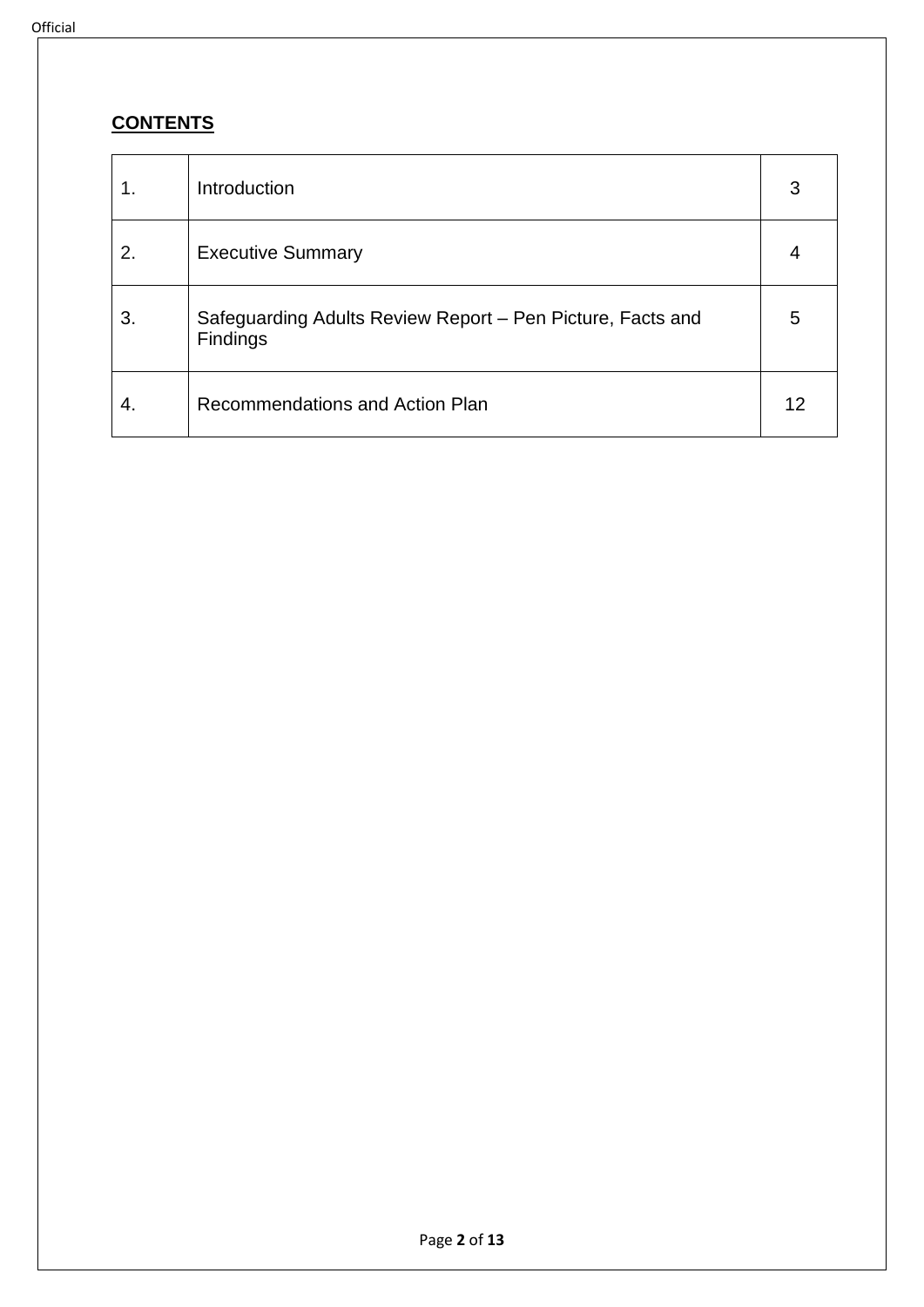- 1.1. Section 44 of The Care Act 2014 requires Safeguarding Adults Boards to undertake a Safeguarding Adults Review when specific criteria are met. This is when there is a concern that abuse may have contributed to the death or significant and possibly life-changing harm of an adult with care and support needs, and that agencies could have worked more effectively to protect the adult.
- 1.2. The Wandsworth Safeguarding Adults Board (SAB) decided that the criteria set out in the Care Act 2014 were met because:
	- Mrs. K had care and support needs
	- Evidence provided by the referring agency, Richmond and Wandsworth Adult Social Services Department, indicated that abuse and neglect may have contributed to Mrs. K's discomfort and possibly her death in February 2017.
- 1.3. The review follows on from a Care Act Section 42 Safeguarding Adults Enquiry, which upheld that Mrs K's needs had been neglected, and is prior to the conclusion of a Coroners' Enquiry. These are all separate processes. The West London Coroners' Office pathologist reported that Mrs K died due to (1a) multiple organ failure, (1b) Staphylococcus Aureus Septicaemia and (2) multiple pressure sores and Parkinson's Disease with immobility.
- 1.4. The SAR referral was received in March 2017 and agreed by the SAB in April 2017. The methodology for this review, completed between December 2017 and April 2018, consisted of a scrutiny of single agency chronologies, interviews with managers and professionals from all agencies involved and a Panel meeting attended by representatives from most agencies. The following review timeline applies.
	- December 2017 Single agencies chronologies merged
	- January 2018 Single agencies interviews with professionals and managers
	- February 2018 SAR Panel meeting
	- February 2018 Draft Report to all agencies
	- April 2018 Draft Report to SAR Subgroup
	- April 2018 Overview Report to SAB Executive for sign-off
- 1.5. The review covers the relevant period, 1 December 2016 to 21 January 2017. However, historical information outside this timescale is included to provide necessary context.
- 1.6. Chronologies were completed by Kingston Hospital, the General Practitioner practice, South West London & St George's Mental Health Trust, Vocare, Central London Community Healthcare NHS Trust (CLCH), Richmond & Wandsworth Adult Social Services and the Metropolitan Police.
- 1.7. Interviews were held with the following agencies' representatives:
- Senior Social Worker, Richmond and Wandsworth Adult Social Services
- Assistant Clinical Support Manager, Vocare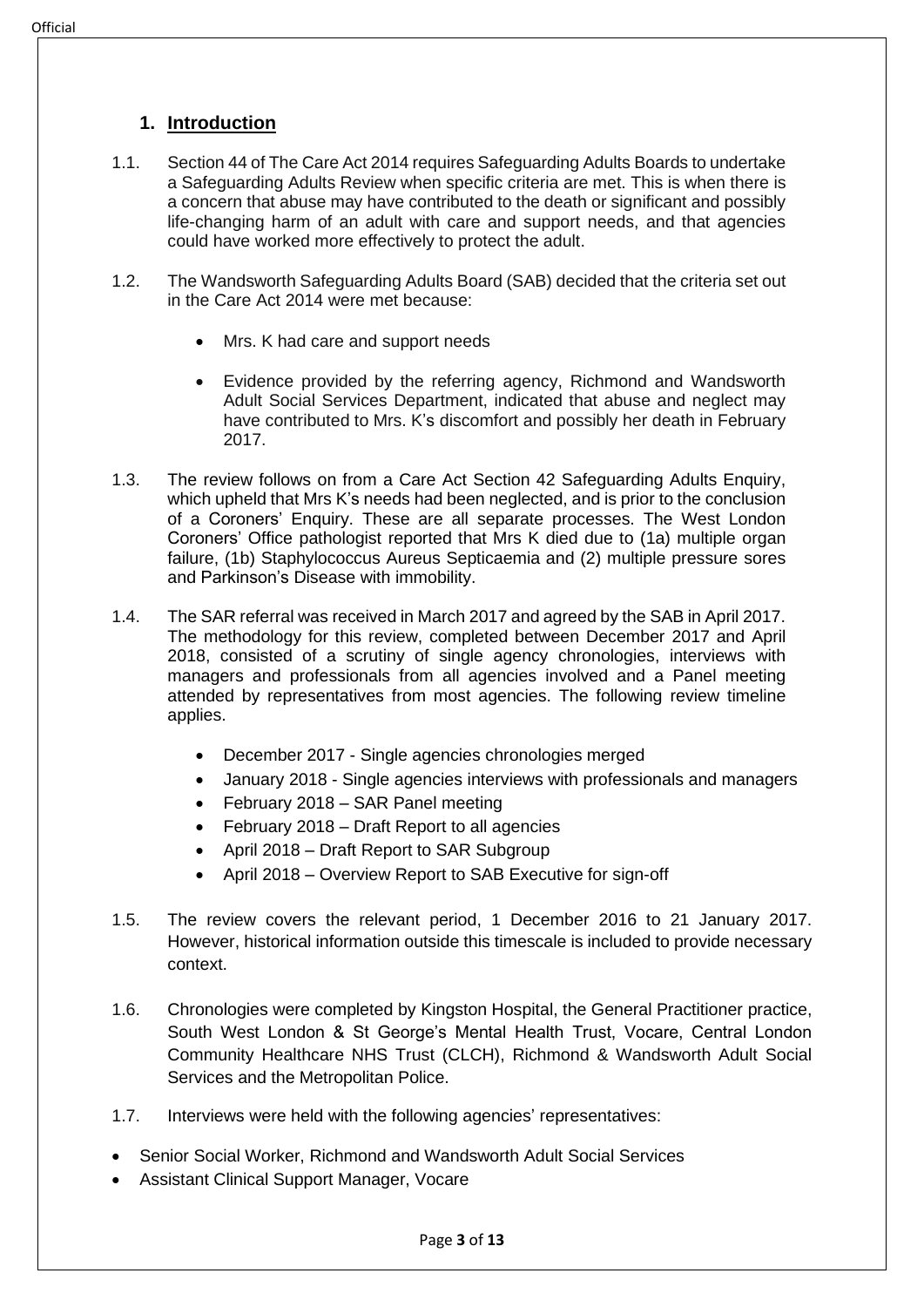- Safeguarding Adults Lead Nurse, Richmond CCG (formerly Kingston Hospital Safeguarding Adults Lead)
- Safeguarding Adults Lead Nurse, Kingston Hospital
- Designated Safeguarding Adults Lead, Wandsworth & Merton CCG
- Head of Quality & Nursing, Battersea Health Care
- Clinical Business Unit Manager, Central London Community Health Trust
- GP, The Roehampton Surgery
- Safeguarding Lead, SW London & St George's Mental Health Trust (by telephone)
- Commissioner, Wandsworth & Merton CCG (by telephone)
- 1.8. The Panel meeting enabled a discussion of the draft review facts and findings, ensuring multi-agency scrutiny. The meeting was attended by representatives of Kingston Hospital, SWLSTG Mental Health Trust, Vocare, CLCH, Richmond and Wandsworth Adult Social Services, Wandsworth and Merton Clinical Commissioning Group (CCG) and Richmond and Kingston Clinical Commissioning Group (CCG).
- 1.9. The family of Mrs. K has declined to participate in the review. In compliance with family wishes, the Social Worker contact with Mrs. K's daughter, DK, continues to be via telephone. DK has requested written details on the outcome of the review and a copy of this report will be made available with an offer of face to face contact. A copy of the report will also be provided to the Coroner. Bereavement counselling details have been relayed to family.

## **2. Executive Summary**

- 2.1. On discharge from Kingston Hospital on 23 December 2016, Mrs K did not receive the Community Nursing support and pressure relieving equipment (bed, mattress and cushion) which were assessed as required. Subsequently, she was readmitted to Kingston Hospital on 18 January 2017 due to a deterioration in her health, including multiple pressure ulcers, and died in hospital on 20 February 2017.
- 2.2. The aims of the review are to promote the safety and wellbeing of adults at risk and, if possible, for the recommendations and actions to provide a legacy to Mrs. K and some comfort to her family.
- 2.3. The objectives of the review are for agencies to achieve a joint understanding of the facts leading up to the death of Mrs. K, what went wrong, recommendations to reduce the risk of repeat concerns, and resulting actions with effective monitoring arrangements.
- 2.4. The following focal points have emerged in the course of the review:
	- Hospital discharge planning and coordination
	- The referral pathway to Community Nursing
	- The nature of contacts with adults at risk and family carers in circumstances of complex needs
	- Consideration of social care needs and carers assessments
	- The application of and compliance with the Mental Capacity Act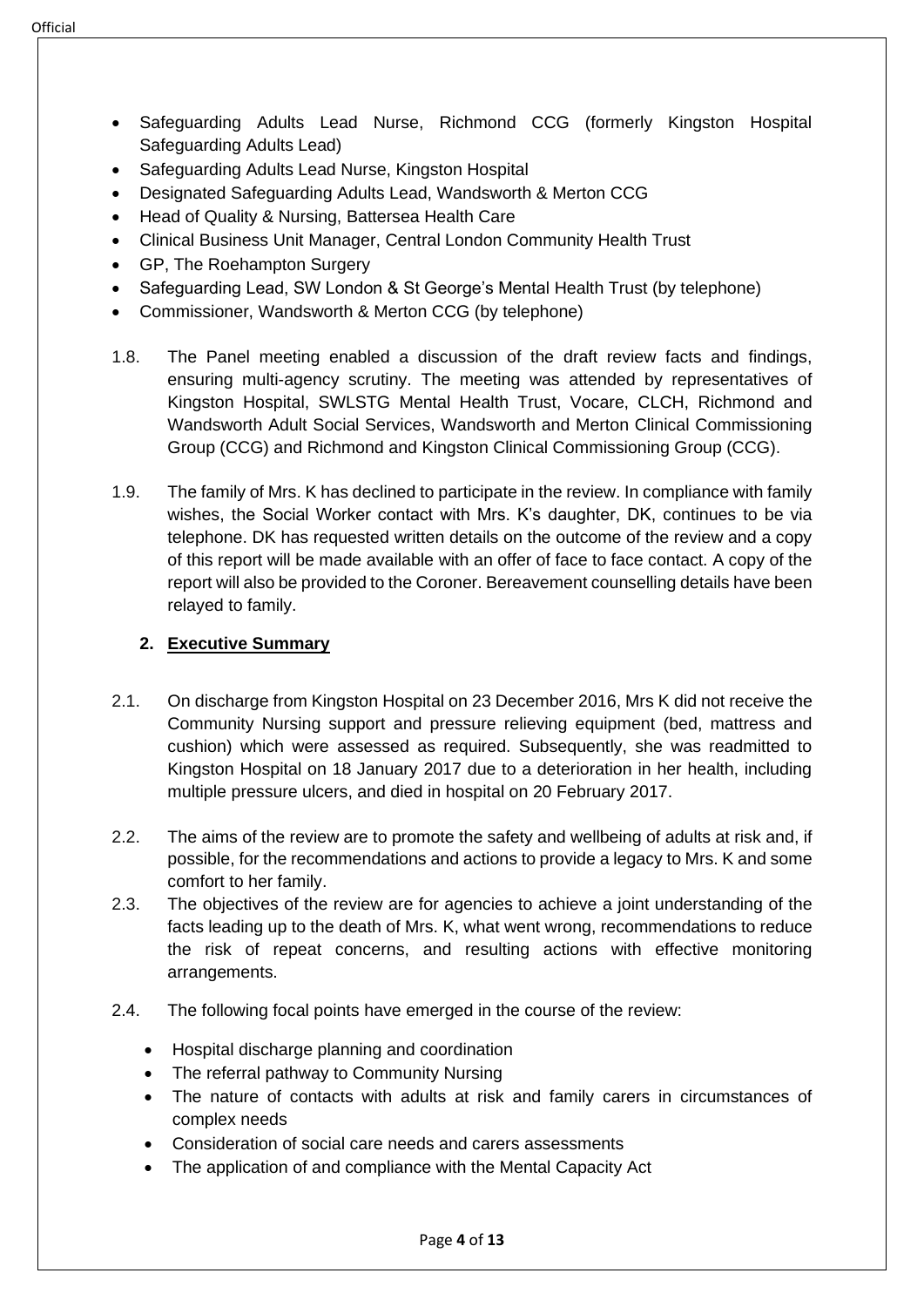- 2.5. In summary, there is agreement across agencies' representatives interviewed that human and system errors in the coordination of and access to community services on discharge from hospital, in particular community nursing, led to a deterioration of health and readmission to hospital.
- 2.6. There are agreed recommendations and actions which are outlined in an action plan at the end of this report; concerning improved access to community nursing, improved hospital discharge planning and assessment, and enhanced risk assessment that incorporates personalisation and mental capacity awareness.

## **3. Safeguarding Adults Review Report**

### **3.1. Mrs. K and family - pen picture**

It is notable that involved agencies have very limited background knowledge on Mrs. K and her family, aside from physical and mental health needs. There had been numerous contacts by agencies and ample opportunities to engage with Mrs. K and her family and there was an acceptance of essential support offered, particularly on hospital discharge.

Mrs. K was aged 77 when she died. She lived with her daughter, DK, and grandson (aged 21) in a social housing flat in Roehampton. It is understood that DK was the family carer and main support to Mrs. K and, during the hours each day that DK was at work, the grandson of Mrs. K provided care. Mrs. K enjoyed knitting as an interest at home. There is no further life story information available in agencies records concerning Mrs. K and her family.

Her medical history includes a recorded diagnosis of vascular dementia (although not confirmed), bi-polar disorder, paranoid psychosis and delusional symptoms, Parkinson's disease, hypothyroidism, poor balance and difficulty mobilising outside (and at times inside) the home.

### **3.2. Facts (what happened)**

### **3.2.1. Prior to initial hospital admission on 19 December 2016**

Mrs. K had previously been admitted to **Kingston Hospital** Accident and Emergency Department in August 2014, following a fall, and in November received a CT head scan. The result was normal. There were no further hospital admissions until December 2016.

There was no contact with the **Central London Community Healthcare NHS Trust (CLCH)** during this period.

**Wandsworth Police** attended Mrs. K's address on 24 October 2011 on information received that the property was open and empty of personal possessions. On contacting DK, she confirmed that her mother was at her home address and was safe and well. On 30 April 2016, Mrs. K contacted Police in a confused state, relaying that she had no money to get home; that her daughter was at work and did not always return. Police attended and found Mrs. K to be safe and well. On 24 August 2016, Wandsworth Police responded to contact from a concerned neighbour who had seen a female wandering on the balcony. On attending, Mrs. K was on the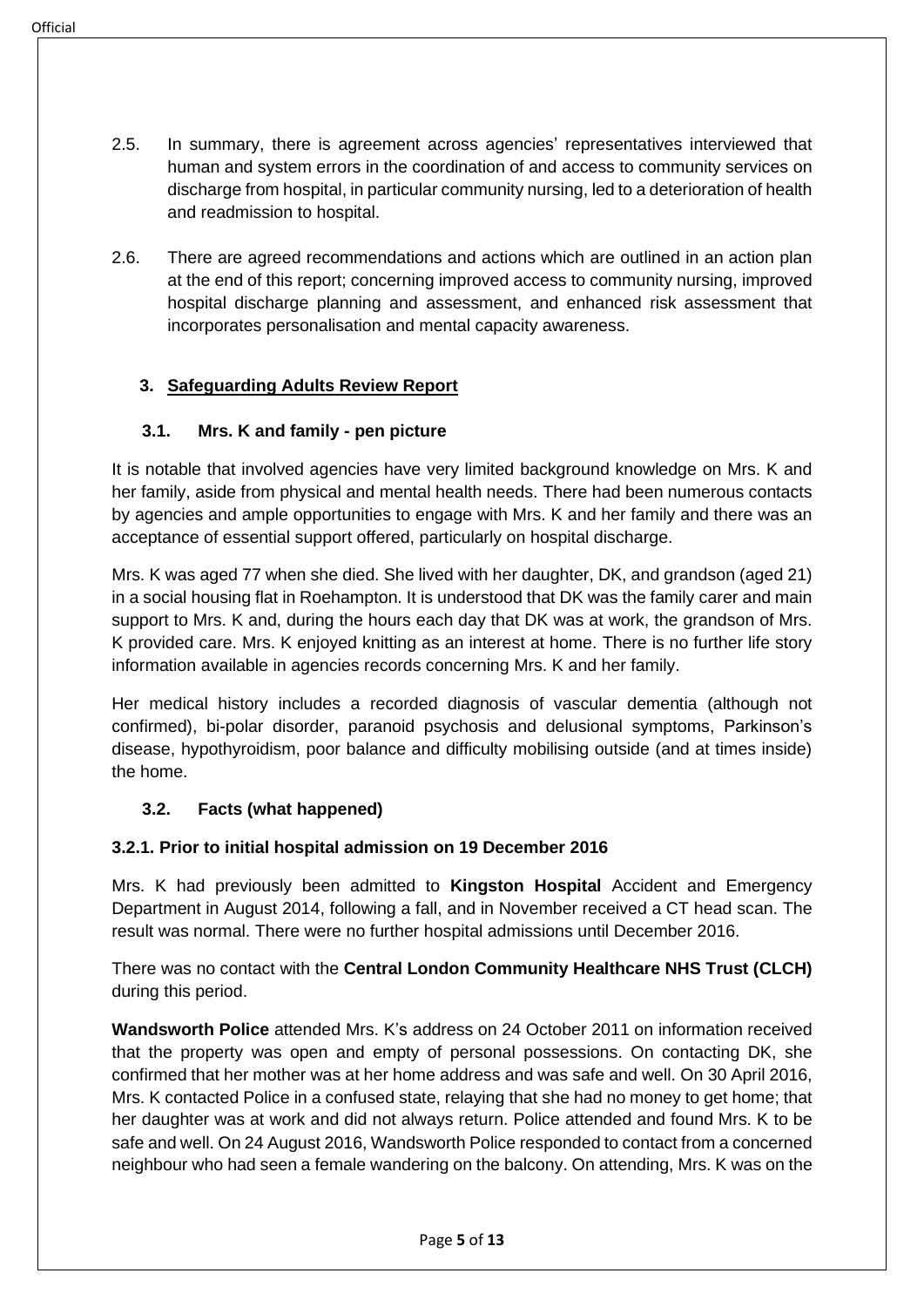balcony outside her flat, unaware of where she was or where she lived. The grandson had fallen asleep and confirmed to Police that Mrs. K suffered from dementia, which was getting worse. The Police sent an email report of the incident to Wandsworth Adult Social Services Access Team on 26 August 2016. An Access Officer rang DK and advised of possible respite, which she said she would think about in the future. No further contact was made by Police or Social Services at this time and no other agencies were aware of Police engagement with the family.

The **London Ambulance Service** reports attendance on 24 August 2016. Mrs. K appeared confused and lost. She was left in the care of her daughter and grandson.

Prior to Mrs. K's admission to Kingston Hospital on 19 December 2016, it is understood that there had been no contact with or involvement by **Adult Social Services**, aside from the provision of Occupational Therapy equipment and contact by the Access Team (detailed above). The initial Occupational Therapy assessment was in 2007, following a GP referral for equipment, and there is no record of concerns raised at that time. During this period, it is understood that a social care assessment of need had not been offered to Mrs. K or a carer's assessment to DK.

There was limited **General Practitioner** contact during this period and this comprised surgery visits by Mrs. K and her daughter. DK had raised concerns with the family GP in August 2016 about Mrs. K's welfare, including a concern that she might wander off. There is no record of a request for services via the GP practice. DK stressed that she did not wish her mother to be admitted to a care home and that she was intent on persevering in her caring role.

Mrs. K was known to **SW London and St George's Mental Health Trust Community Mental Health Services**. There had been some contact by the locality Community Mental Health Team (CMHT) in 2006 and a diagnosis of paranoid psychosis, but there is no available record of the engagement. There was further CMHT contact from 19 July to September 2007, including contact with the Crisis Team, and there is no record of any referral to other services. In 2015, Mrs. K was under the care of a Neurologist at St George's Hospital, who concluded that she had Parkinson's Disease, requested a review of medication, and recommended a referral to a Psychiatrist regarding dementia. It is unclear whether there was a regular review and monitoring of the prescribed anti-psychotic and anti-depressant medication. In August 2015, Mrs. K had become more unwell, with shaking legs and requiring prompting to eat. A GP referral was received in September 2015, which did not have sufficient information to proceed. An appointment at the memory clinic was arranged for November 2015 but Mrs. K did not attend. Mrs. K missed appointments at the memory clinic and was discharged from the service in November 2015, following contact from DK that her mother was under the care of the Neurology Team at St George's Hospital and did not need this further input. The decision to discharge was based on family contact and was not underpinned by contact between agencies or exploration, possibly via a home visit, of the reasons for missed appointments; including whether Mrs. K had care needs (discussed directly) or DK had support needs as a carer. The GP practice has a record of a referral to the memory clinic in September 2016 and a CT scan in October 2016, but there is no record of this referral within mental health services. There is not a record of contact with other agencies to share information on needs and potential risks, subject to consent and confidentiality. It is understood by the Clinical Commissioning Group (CCG) that Mrs. K was living at this time with cognitive impairment but not with confirmed dementia.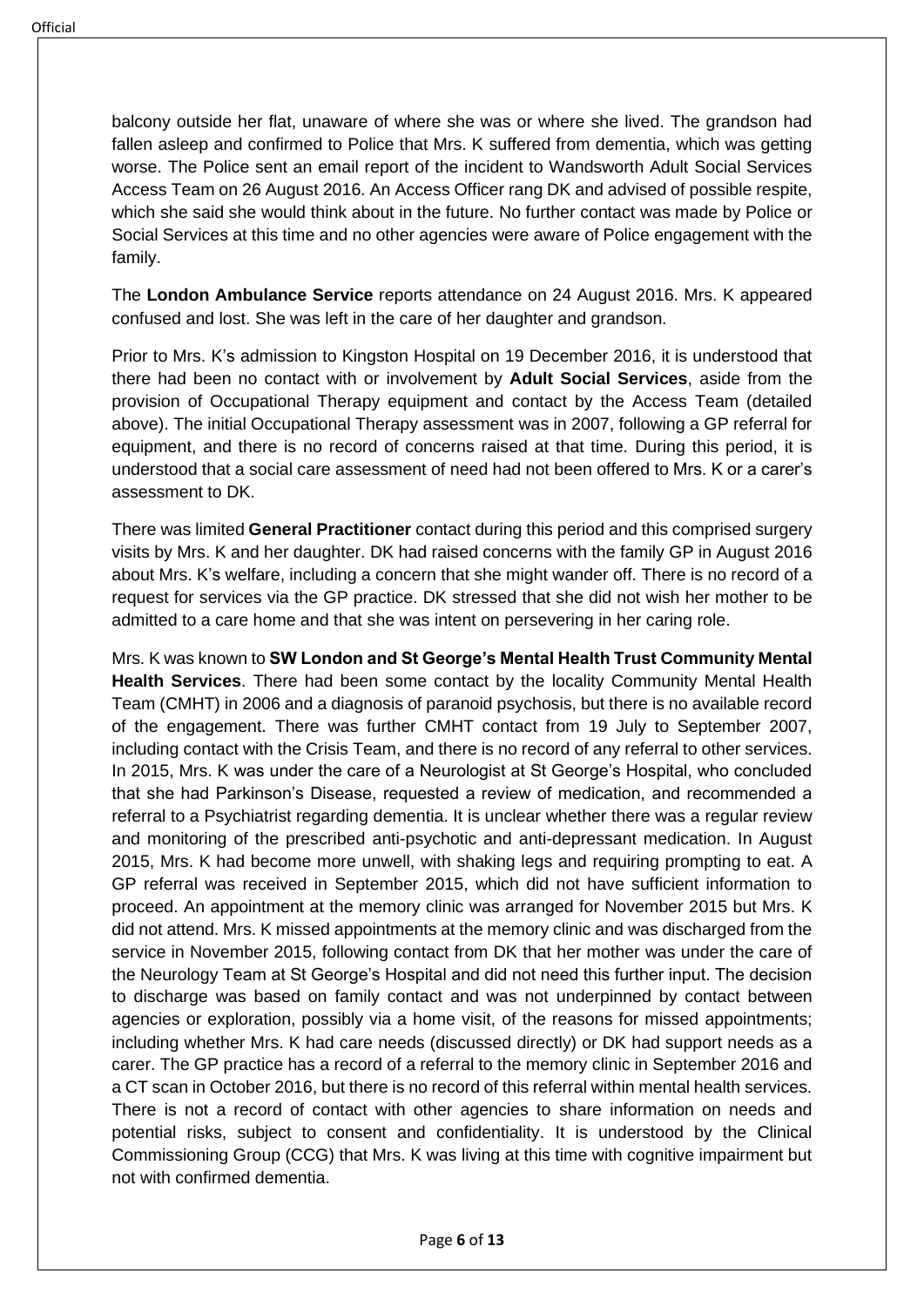During this period, it is noticeable that Mrs. K had a level of vulnerability and there was limited direct and proactive contact with her regarding her needs and potential risks. Also, information held by agencies was limited and largely held in isolation, reducing the scope for a multiagency understanding of the potential range of needs and risks relating to Mrs. K and her family.

## **3.2.2. Initial hospital admission on 19 December 2016**

Mrs. K fell from the second to bottom step on the stairs at home on 15 December 2016, landing on her side, which had been her only fall in the previous 12 months that is known to agencies. Her daughter supported her in standing. On the following day, Mrs. K was in pain and DK noticed what appeared to be a blister, blood and pus on her left buttock. Mrs. K was accompanied by her daughter to Kingston Hospital on 19 December.

An Occupational Therapy assessment was completed at **Kingston Hospital** on 19 December and Mrs. K gave permission for DK to speak on her behalf. Mrs. K had received constant supervision at home and needed the assistance of one person to mobilise (including stairs), also at times to transfer, and assistance with washing and dressing. Her daughter reported that she was managing, that she would continue to manage care and had no concerns. She intended to arrange day care support the following year. After Christmas, she planned to move her mother's bed downstairs and requested a commode, which was provided. Both Mrs. K and DK agreed with the support plan and DK was signposted to available support.

Mrs. K received an assessment by the Hospital Treatment Team, including a Tissue Viability Nurse (TVN) on 21 December. This confirmed the presence of an abscess, which was either a traumatic injury or pressure ulcer, to her left buttock; redness to her sacral/upper buttock area; and a pressure ulcer to her left ankle. The wound to Mrs. K's buttock was surgically drained, treated with antibiotics and was reported to be healing. Mrs. K was assessed by a dietician on 21 December and was eating and drinking well; her daughter confirmed that this was also the case at home prior to admission. The TVN recommended pressure relieving equipment.

There were no concerns at this time about Mrs. K's mental capacity to make decisions regarding her care.

An appointment at the **Community Mental Health Services** memory clinic on 21 December for an initial assessment was not attended and it is recorded that DK rang, leaving a message that Mrs. K was not well and had been admitted to hospital.

### **3.2.3. Hospital discharge on 23 December 2016**

On 23 December 2016, the decision was taken for Mrs. K to be discharged from **Kingston Hospital** on the same day and she returned home at 13.53. Her daughter requested discharge in time for Christmas and said that she would manage until the pressure relieving equipment was delivered. There was a conversation with DK about returning home and signposting for support, but it is not clear that there was a thorough risk assessment. It was believed that there would be the provision of a Community Nursing assessment and support on discharge and that any risk would be picked up at this point. There was not an awareness that a referral made after 11.00 am would not trigger support by the next day. Mrs. K's needs were not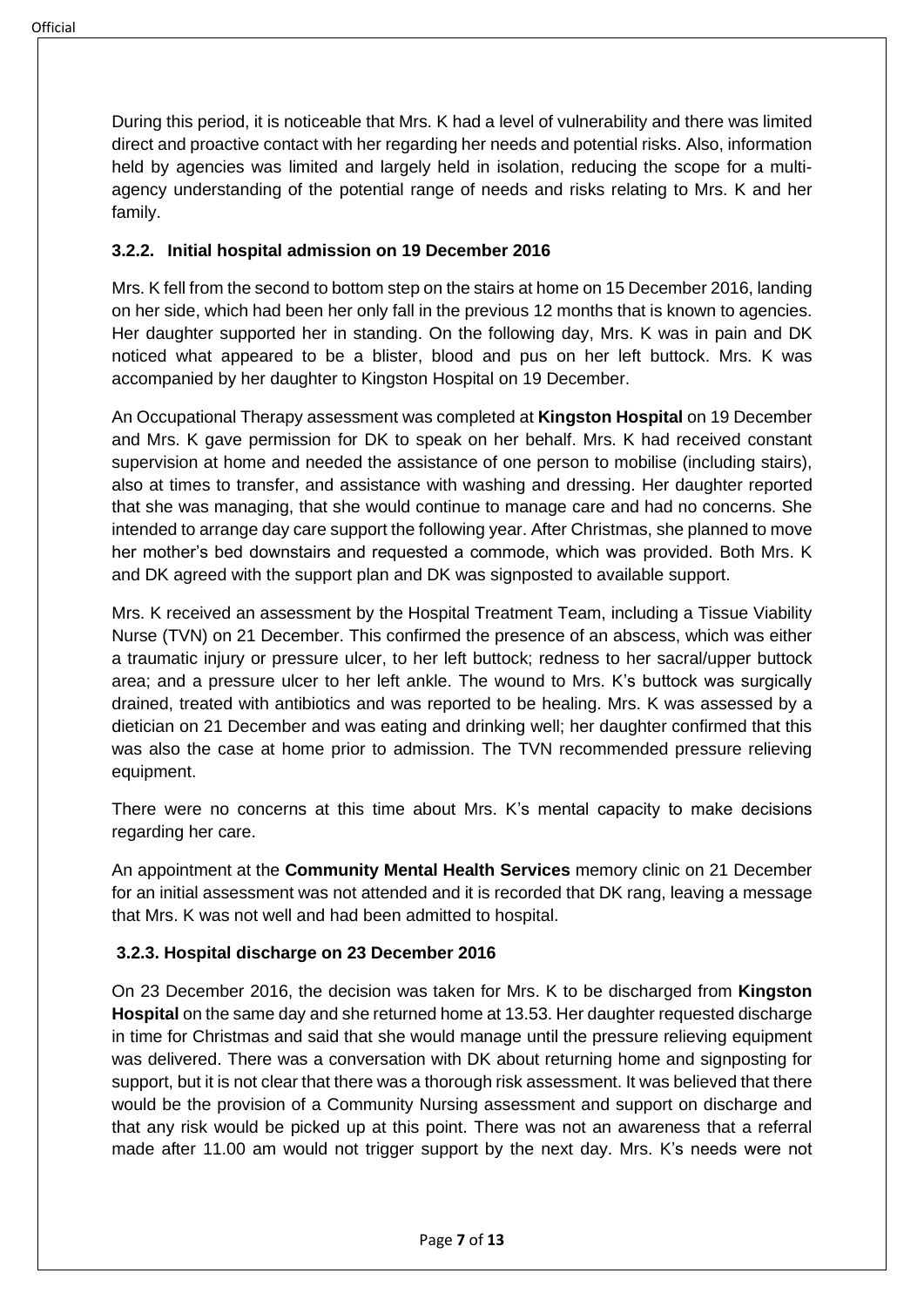considered to be particularly complex. It is acknowledged by involved agencies that discharge is not advisable until it is known that pressure relieving equipment will be in place.

A referral was made by Kingston Hospital on 23 December at 13.01 for Community Nursing support with daily dressing of a grade 3 pressure ulcer to Mrs. K's left buttock and pressure relieving equipment; a hospital bed, mattress and chair cushion. The standard **Single Point of Contact (SPOC)** referral form was sent as an email attachment to the SPOC, which was correct practice, and a Team Leader at SPOC advised that the referral was received at 13.01.

The SPOC is a Wandsworth and Merton CCG and CLCH NHS Trust (at the time of discharge, St George's NHS Health Trust) commissioned service for referrals to Community Nursing. It is provided and managed by Vocare, who are commissioned by six CCGs to deliver the 111 service in South West London, and SPOC is part of the 111 call centre service in Wandsworth. The contract has been with Vocare from September 2016 (previously with Care UK from about September 2014, with close monitoring of response targets). It is understood that regular monthly contract monitoring meetings (involving the provider, CCG, Health Trust and SPOC) were initially held when Vocare began as the provider, but were subsequently less frequent. A document entitled 'dealing with calls for Wandsworth SPOC' was introduced in September 2016 to clarify the referral process. A 111 call adviser (part of a team of non-clinical, trained staff and team leaders) receives phone calls and email attached referrals from any source (checking the inbox hourly) and, if relating to Community Nursing, forwards these to the **Wandsworth Assessment and Coordination Hub (now called the Single Point of Access or SPA)** within Community Services via the Adastra referral recording system; with a followup phone call to the Hub to confirm receipt. Routine referrals should be forwarded by the SPOC within 6 hours. Vocare reports that there were difficulties with the Adastra system's compatibility with the Hub's IT system and some referrals were not received by the Hub, which was flagged with the CCG. Vocare staff deployed a back-up system, whereby an email and attached referral were forwarded separately to the Hub in addition to using the Adastra system. The referral pathway incorporates three contact points (involving four agencies) and the inclusion of the SPOC presents no identifiable benefit to communicating the referral. It is acknowledged by all parties involved in the review that the system is complicated and unsafe, despite the subsequent imposition of checks and an assurance that all referrals are now received and acknowledged.

With regard to Mrs. K, the referral for Community Nursing and pressure relieving equipment was entered by the SPOC call adviser onto the Adastra system with the correct case number on 23 December at 15.48 or 15.51 and forwarded to the Hub. A separate email was also sent to the Hub, not via the Adastra system, at 15.58, with the correct case number but with a referral form relating to a different patient.

The Wandsworth Access and Coordination Hub (now the SPA) receives referrals at a reception point and forwards these to **Community Nursing Teams** via the RIO recording system, alongside an email to advise that a referral is on RIO and, if urgent, with a follow-up phone call. In relation to Mrs. K, the Hub has no record of receiving the referral via the Adastra system. The information on a different patient was acknowledged by a Hub team member on 24 December at 10.22 and acted on. The Hub also contacts the Facilitated and Supported Discharge Team (described below) but was not able to do so in this case without information on Mrs. K.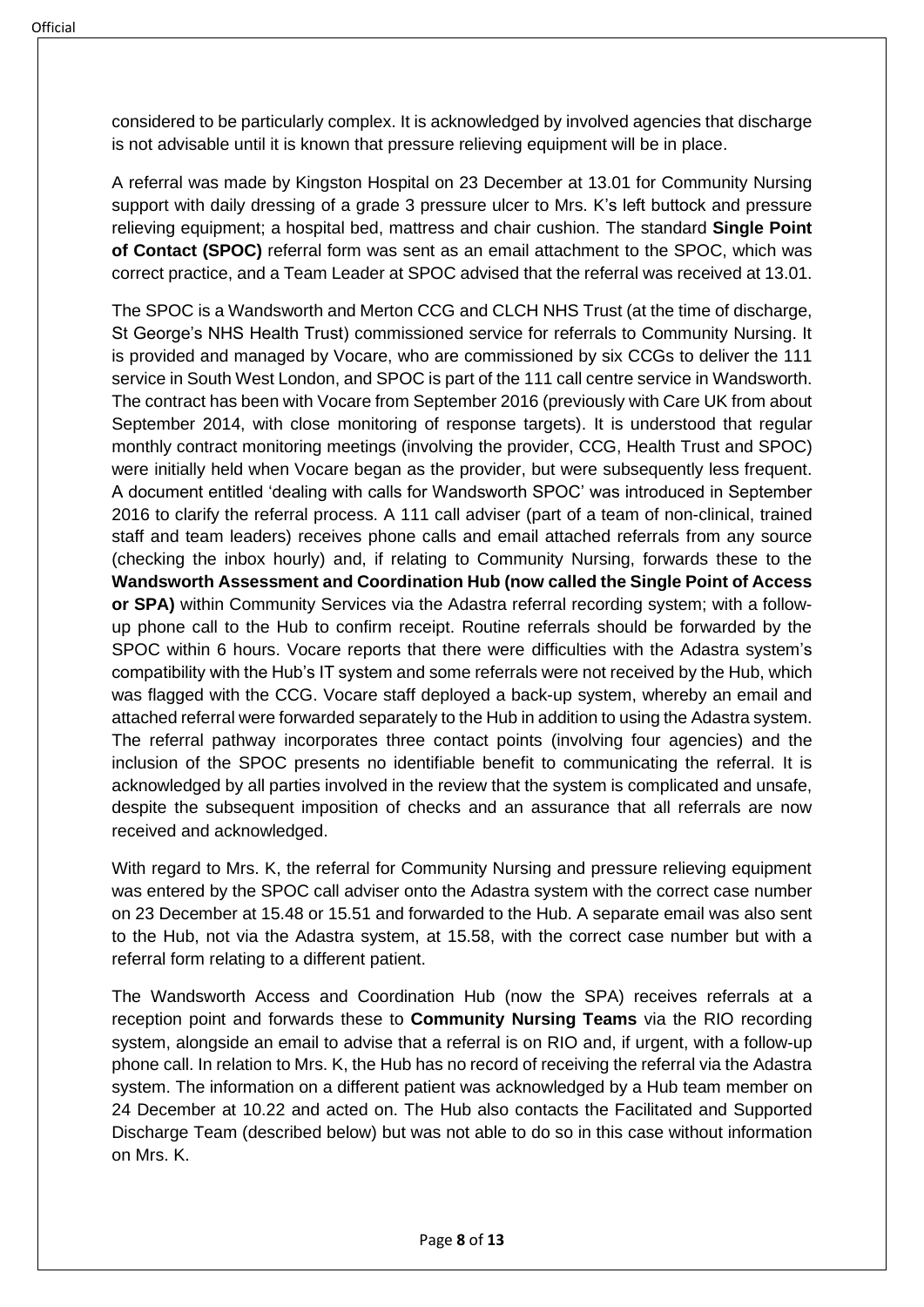Consequently, Community Nursing was not provided for wound care and the pressure relieving equipment was not delivered to Mrs. K.

DK advised the Social Worker during the Safeguarding Adults Enquiry that she had contacted Community Nurses following hospital discharge, to be told that there was no record of a referral and therefore support could not be provided. The date of this contact is not known but was in the period prior to readmission (23 December 2016 to 18 January 2017). There is no record of this contact being made, which may indicate that the call was handled at a reception point and not passed through to a Nurse. DK also advised that she had contacted the NHS 111 line and was told that pressure ulcer care is provided in the community. There is no record of this call or of transfer to the GP.

DK declined a referral to the **Wandsworth Hospital Social Work Team** as she felt that she could manage and said that she would contact Social Services for annual respite provision after the memory clinic appointment in January 2017. Also, Mrs. K's level of need was not considered to be sufficiently high to warrant a referral and the focus was on health rather than social care provision. It is acknowledged that a referral may have been considered with the benefit of a more holistic understanding of needs and potential risks, including the previous Police, CMHT and GP contacts.

The **GP Practice** received the hospital discharge letter and this did not contain a request for support or information on the Community Nursing and equipment referral, although there is provision on the form to include this information. There was subsequently no contact between the GP practice and Mrs. K or her family between the two hospital admissions.

An appointment at the **Community Mental Health Services** memory clinic was scheduled for 16 January 2017 and Mrs. K did not attend. There is a record on RIO of phone contact with DK on the same day, in which she apologised and said that she was not well enough to accompany her mother to the clinic. There is no indication of further enquiry during this contact. Another phone contact was made with DK on 30 January to arrange the memory clinic initial assessment. DK advised that her mother had an appointment with the Neurology Team at St George's Hospital and Mrs. K was therefore discharged back to her GP.

## **3.2.4. Readmission to hospital on 18 January 2017**

Mrs. K was readmitted to **Kingston Hospital** on 18 January 2017 via ambulance, following an unwitnessed fall at home and a deterioration in her health. She was initially drowsy and unresponsive. A one-week history of urinary and bowel incontinence was reported by her daughter.

A Tissue Viability Nurse assessment was completed on 18 January and reported that Mrs. K was thin and frail; had a new deep and infected sloughy pressure ulcer with deep tissue injury to her right hip; a stage 4 pressure ulcer to her right ankle (therefore a deterioration); and a deep tissue injury to her right foot. The wound to her left buttock was healing well. She also had discolouration of two toes and discoloured, broken areas on her left foot. A treatment plan including wound care and 2-3 hourly repositioning was initiated. Sepsis had set in as a result of the skin damage, causing internal injury to Mrs. K's organs. DK had advised on admission that her mother had been experiencing bowel and urinary incontinence and was spending a significant time in bed.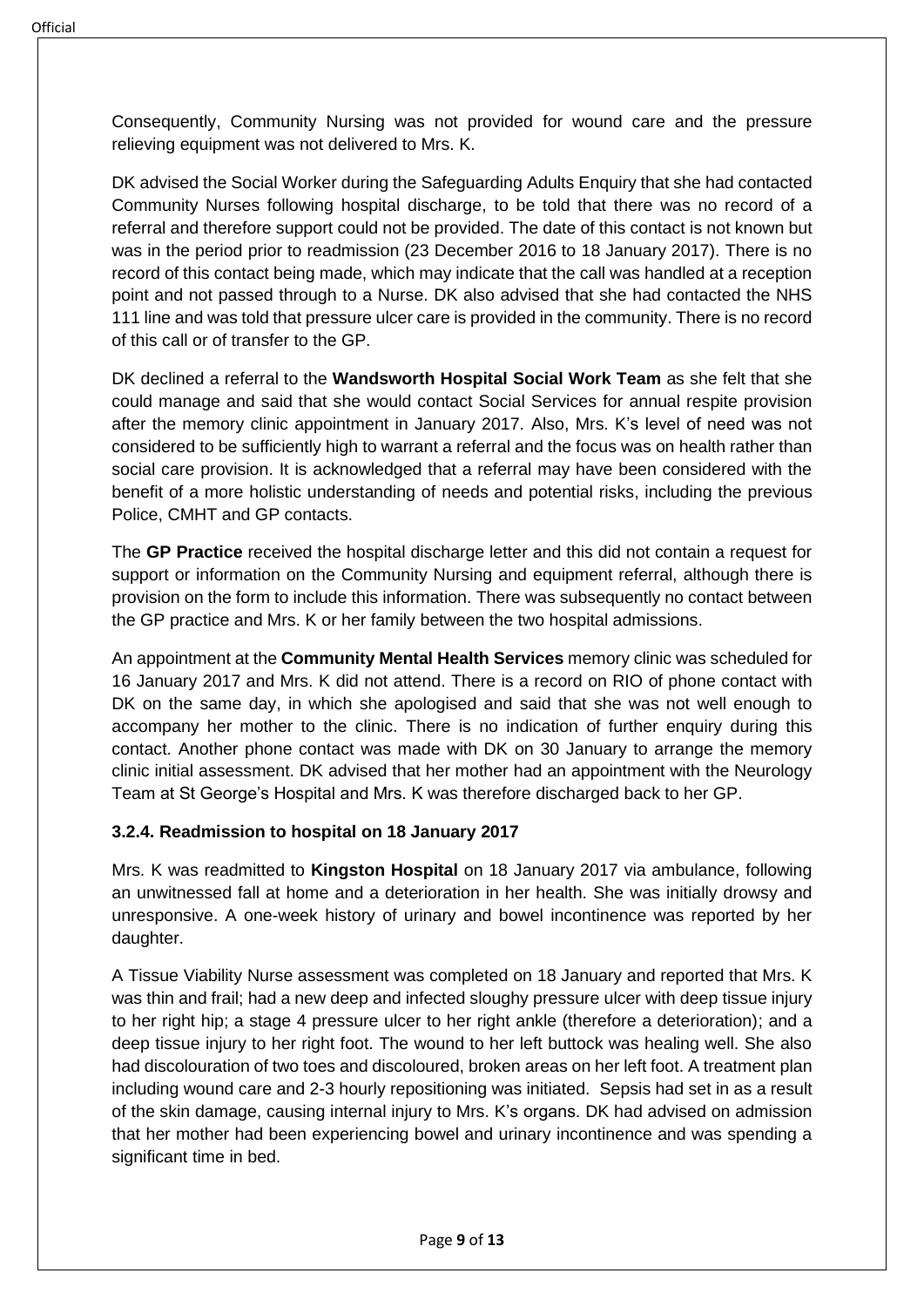Mrs. K was described on this second admission as disorientated to time and place and that she only recognised her daughter. A mental capacity assessment was not considered in view of Mrs. K's declining physical health condition.

The first referral received by **Community Health Services** was on 27 January 2017. The Facilitated and Supported Discharge Team is provided by CLCH, including Senior Nurses, and would normally receive communication from Acute Hospital Discharge Coordinators when there are complex needs; even if there is not a request for services to be provided. It is a role of this team to check that community nursing services have responded and to liaise with other agencies, including Social Services, if necessary.

Kingston Hospital made a referral to the **Wandsworth Hospital Social Work Team** on 20 January 2017 and a Safeguarding Adults Enquiry was raised on 23 January due to suspected neglect.

A referral to the **Access and Community Hub** was resubmitted on 27 January 2017.

Mrs. K received antibiotics and fluids, becoming more alert, and her sepsis and general health gradually improved. Her health subsequently deteriorated and EA died in hospital on 20 February 2017.

## **3.3. Findings (what went wrong)**

## **Finding 1 - Referrals to Community Nursing**

The pathway to access Community Nursing is unnecessarily complicated and is unsafe, with a total of three contact points and four agencies involved, and with unreliability and insufficient checks on the receipt of information at each stage. Additional missed referrals relating to other patients were unearthed in a subsequent review, mainly comprising referrals not received or delayed; leading to immediate action by the St George's NHS Health Trust and Vocare. This included regular checks of the SPOC inbox, review of the Adastra form, restriction to one referral per email, sharing Community Nursing out of hours details with Vocare, acknowledgement by the Hub of referrals received, and consideration of a long-term solution. There have been performance issues concerning some SPOC staff not checking the inbox regularly and reportedly not communicating effectively. The same system is essentially in place since the incident, except that the Hub email address is now understood to be available to referral agencies and checks are in place, and there are continuing concerns about the effectiveness and safety of the referral pathway.

### **Finding 2 - Consideration of mental capacity assessments**

Whilst it is apparent that a mental capacity assessment was not undertaken by any agency at any point, it is considered that Mrs. K had capacity relating to her care needs up to and during her initial hospital admission and that capacity was impaired due to infection on her second admission, when Mrs. K was very unwell and there were no apparent decisions to be made. However, given the concern regarding cognitive impairment, the presumption of decision specific mental capacity without an assessment is a concern.

## **Finding 3 – Personalised and inquisitive contact assessments with service users and families**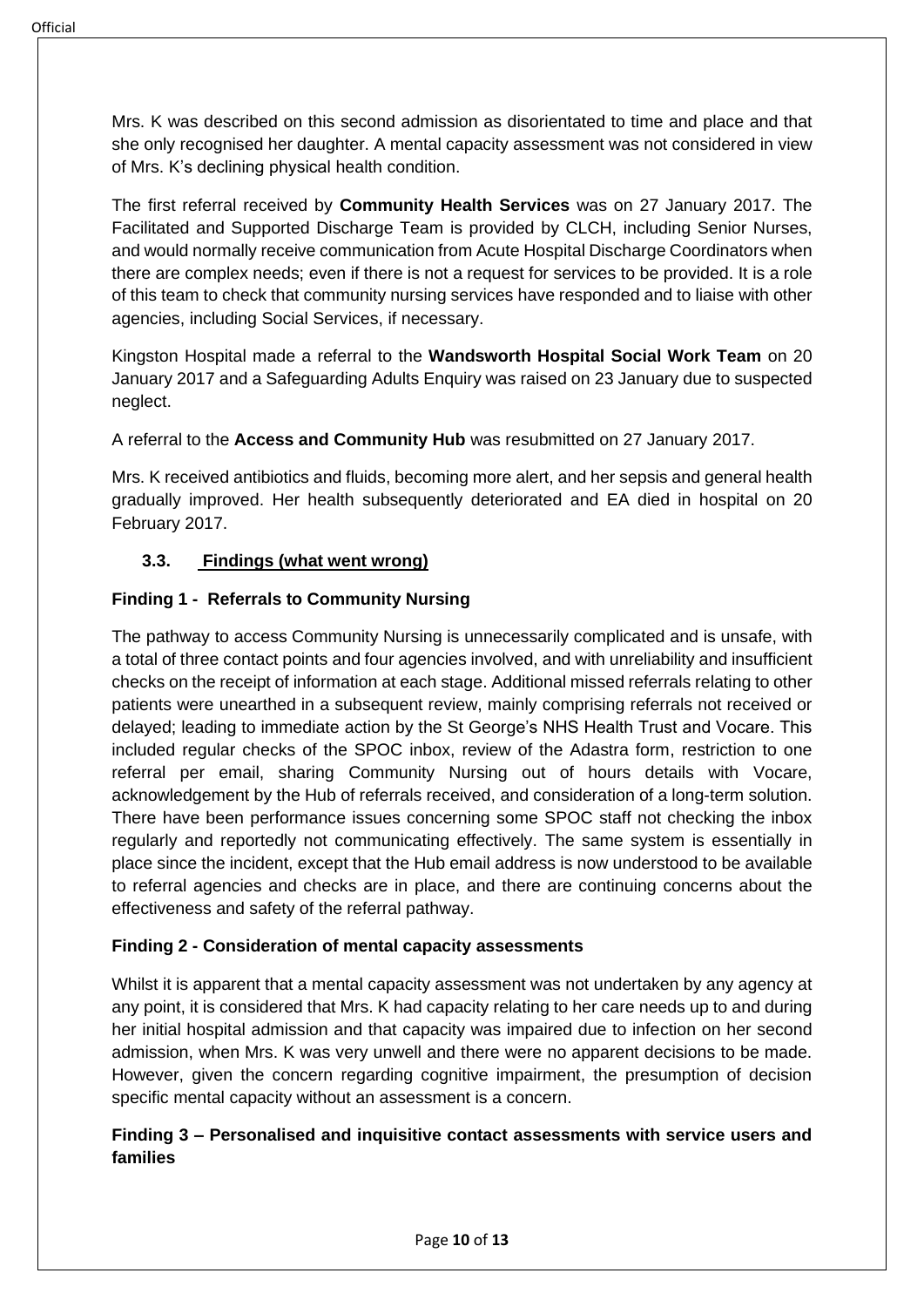Whilst individual agencies had responsive and purposeful contacts with DK prior to hospital admission, there was not a fully inquisitive approach to explore how Mrs. K and her family were managing and whether they would benefit from and accept a social care needs or carers assessment; particularly in response to concerns raised by Mrs. K and family with agencies and the cancellation of appointments. Furthermore, Mrs. K was considered to have capacity and, whilst she opted for her daughter to speak on her behalf (at least whilst in hospital), her direct voice was not heard in conversations.

Mrs. K was under the care of a Neurologist and it is unclear from information received whether she was living with ongoing mental health concerns and whether there was a regular review and monitoring of her prescribed anti-psychotic and anti-depressant medication.

## **Finding 4 - Multi-agency information sharing**

The information held by individual agencies did not lead to an assessment of complex needs or high risk, but a multi-agency sharing of information may have triggered increased concern and an offer of comprehensive social care needs and carers assessments. This may have included flagging the need for an enhanced care pathway and referral to a Community Team, linked to the GP practice.

### **Finding 5 – Hospital discharge assessment**

The complex needs and potential risks which should have been apparent on discharge, alongside the timescale involved in accessing community nursing and equipment, should have led to a decision to advise against discharge until these services were in place. This did not happen as the level of complexity and risk was not understood and the timescale for delivery of services was not known. Community nursing services can provide a holistic coordination role in the community, but were not contacted or engaged following hospital discharge due to the breakdown in the referral pathway. Furthermore, inclusion of discharge needs and services in the hospital discharge letter may have prompted the GP to contact Mrs. K and her family between admissions. Whilst not a direct finding of this review, it is not clear to the author whether a comprehensive understanding of complex service user and carer needs would have led to a coordinated discharge assessment, planning and delivery. For this reason, it is appropriate for health and social care agencies to continue to monitor the effectiveness of the hospital discharge pathway, in particular that it is coordinated, and to review the process if concerns arise.

### **Conclusion**

There is agreement among agencies that the absence of professional wound care and pressure relieving equipment was a factor in Mrs. K's deteriorating health and readmission to hospital.

The risk of a repeat occurrence can be reduced by relevant managers and commissioners implementing the agreed actions (in the appended action plan), and ensuring that there is robust oversight and monitoring of the effectiveness of systems and procedures for:

- accessing community nursing
- multi-agency risk management, and
- effective hospital discharge planning and delivery.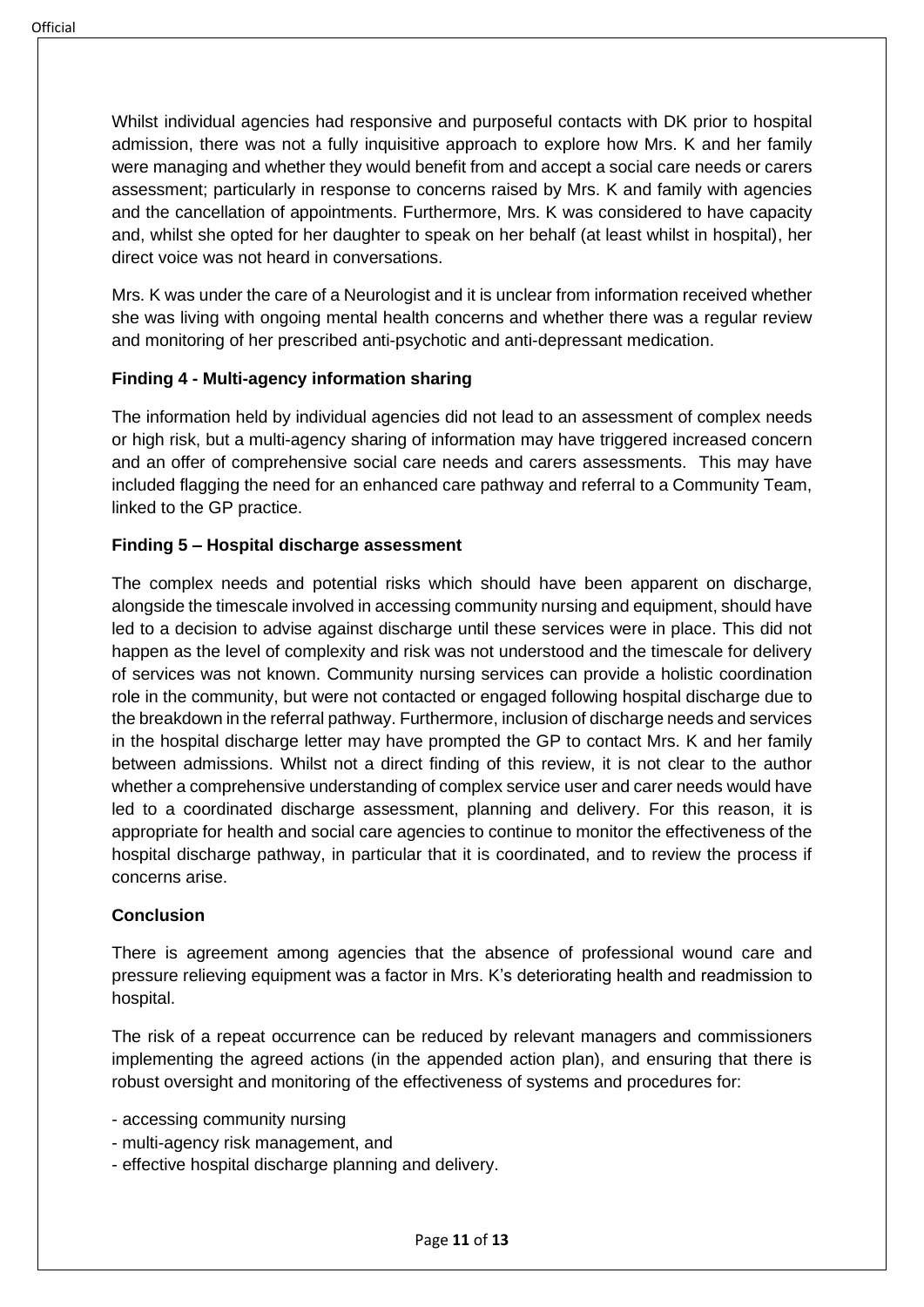## **4. Mrs K – Recommendations and Action Plan**

| <b>Recommendations/Findings</b>                                                                                                         | <b>Additional comments, points of</b><br>clarification and actions                                                                                                                             | <b>Assigned Lead</b><br><b>Agency Officer</b>                                                                                                 | <b>Target Date</b> |
|-----------------------------------------------------------------------------------------------------------------------------------------|------------------------------------------------------------------------------------------------------------------------------------------------------------------------------------------------|-----------------------------------------------------------------------------------------------------------------------------------------------|--------------------|
| <b>RECOMMENDATION 1:</b><br>(Finding 1)<br>Put in place an effective, streamlined operating<br>system to access Community Nursing.      | Urgent review of the current operating<br>system to access Community Nursing and<br>of staff compliance.                                                                                       | Wandsworth &<br><b>Merton CCG</b>                                                                                                             | October 2018       |
| <b>RECOMMENDATION 2:</b><br>(Finding 2 and 3)<br>Raise awareness of the Mental Capacity Act<br>and of Personalisation.                  | Health and social care commissioners to<br>offer the SAB assurance on compliance<br>with training on the Mental Capacity Act<br>and involvement of the person.                                 | <b>SAR Subgroup</b>                                                                                                                           | November 2018      |
|                                                                                                                                         | Health and social care commissioners to<br>demonstrate impact of learning though a<br>sample audit of a current case                                                                           | <b>SAR Subgroup</b>                                                                                                                           |                    |
|                                                                                                                                         | To review and improve the completion of<br>Carers assessments as part of the hospital<br>discharge process, particularly at times of<br>high pressure in the systems such as bank<br>holidays. | <b>Assistant Director:</b><br>Operations<br>Richmond and<br>Wandsworth<br>Councils                                                            |                    |
| <b>RECOMMENDATION 3:</b><br>(Finding 4)<br>Develop a shared multi-agency risk<br>assessment and management protocol.                    | SAB members to contribute to a shared<br>understanding of effective management of<br>pressure ulcers through the adoption of a<br>shared protocol on pressure ulcer<br>management.             | Richmond &<br>Wandsworth<br>Council, Head of<br>Safeguarding and<br>Professional<br><b>Services</b><br><b>Adult Social</b><br><b>Services</b> | February 2019      |
| <b>RECOMMENDATION 4:</b><br>(Finding 4 and 5)<br>Review hospital discharge procedures to<br>ensure that detailed information is held to | Liaise with South West London hospital<br>discharge group to identify learnings from<br>across south west London and identify how                                                              | <b>Director Adult</b><br><b>Social Care</b>                                                                                                   | October 2018       |